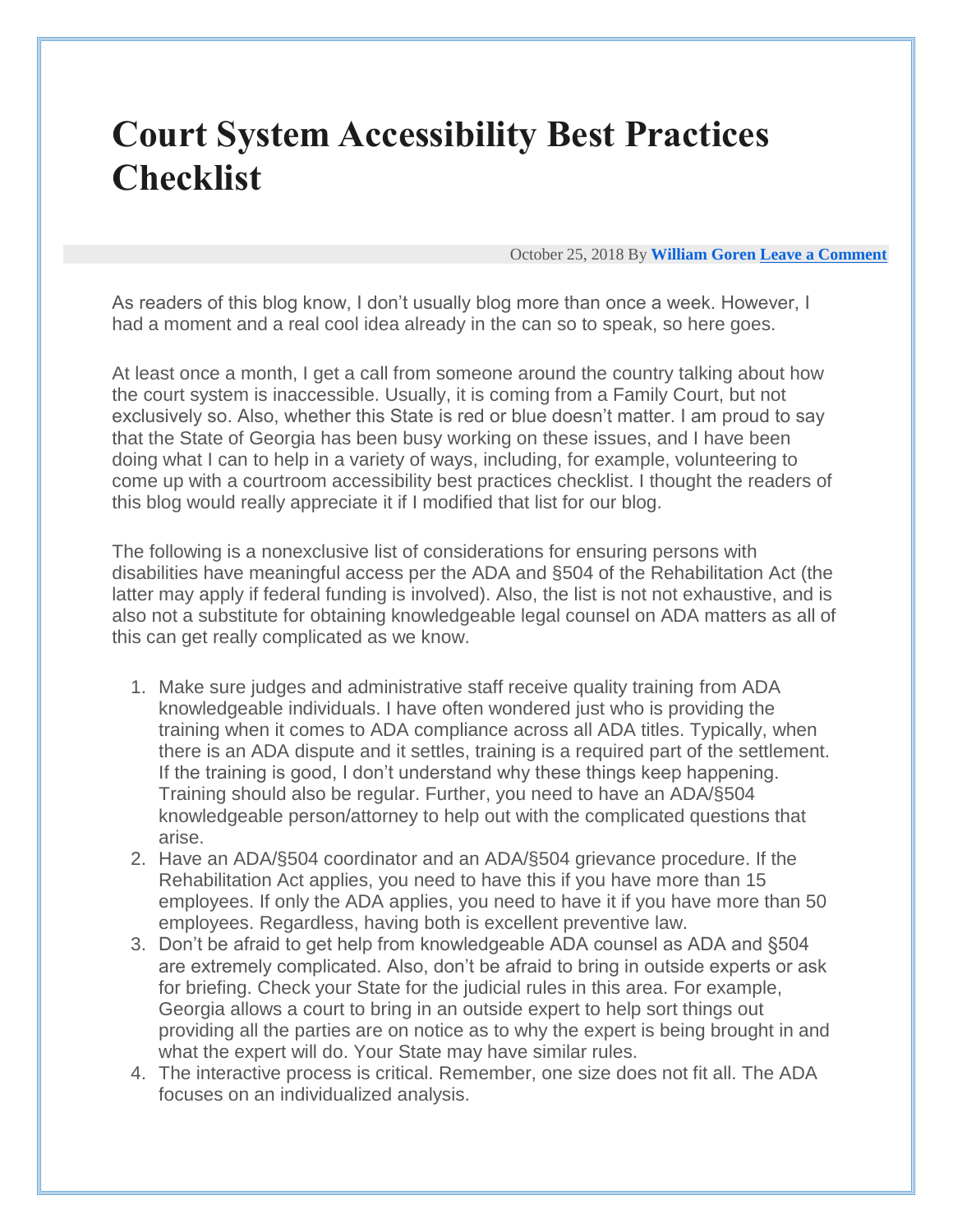- 5. Judges and all personnel should know the definition of a disability as amended by the ADA Amendments Act. The bottom line is that after the amendments it's going to be really difficult to find that a person does not have a disability.
- 6. Make sure judges and all personnel are familiar with the federal regulations on service dogs and effective communication. With respect to service dogs, keep in mind, that it is entirely possible that your State laws on service dogs fall below the standard set by the DOJ in their final implementing title II and title III ADA regulations. With respect to effective communication, I really like this guidance, **[which we discussed in this blog entry](http://www.williamgoren.com/blog/2014/11/17/ocr-doj-effective-communication-guidance/)**. I realize that the guidance is not applicable to the court system, but it is so good that it should be useful in this context.
- 7. With respect to effective communication pertaining to court access, remember primary consideration must be given to the individual's preferred mode of communicating because courts are public entities.
- 8. Make sure all requests for modifications are handled timely and with respect. If requesting documentation, make sure that documentation is narrowly focused and not excessive.
- 9. Don't charge a person with a disability for any accommodations/modifications.
- 10. Read **[Silva v. Baptist Health South, Florida](https://scholar.google.com/scholar_case?case=2719056149939937149&q=silva+v.+baptist+health+south+florida&hl=en&as_sdt=80006&as_vis=1)**, 856 F.3d 824 (11<sup>th</sup> 2017). I have not blogged on this case. That said, I did co-counsel with an attorney here in Atlanta on an effective communication case involving a doctor and a hospital that did not provide an ASL interpreter for culturally deaf, Deaf, individuals. This case is a real game changer for the culturally deaf. It says that effective communication does not occur under the Rehabilitation Act if the communication hinders the culturally deaf individual's understanding of what is being said. *Silva* took place in the medical context, but its reasoning easily transfers to the legal arena.
- 11.Remember reasonable accommodations/modifications are whatever gets the person with disability to the same starting line as a person without a disability. Reasonable accommodations/modifications must be done unless there is an undue burden or a fundamental alteration, both of which, as we know, are terms of art and are very difficult standards to meet.
- 12.Perform a self-evaluation plan. This plan should have been completed in 1992. If not done already, get one done.
- 13.Develop a transition plan to resolve issues arising from the self-evaluation plan.
- 14.Make sure people are aware of how to request accommodations.
- 15.Is the court's website meaningfully accessible per the ADA (WCAG 2.0 AA is the gold standard), for persons with disabilities. Pay particular attention to screen readers, voice dictation, and captioning of audio. Also, keep in mind that a website may be accessible for voice dictation users but not for screen readers and vice a versa.
- 16.Establish specific flexible procedures to address reasonable accommodation/modification request and to meet recurring accessibility needs. That is, do have procedures, but make sure they are flexible enough to deal with every situation being entirely different.
- 17.Your State may have a judicial handbook for courtroom accessibility. Georgia has one, and it is excellent.